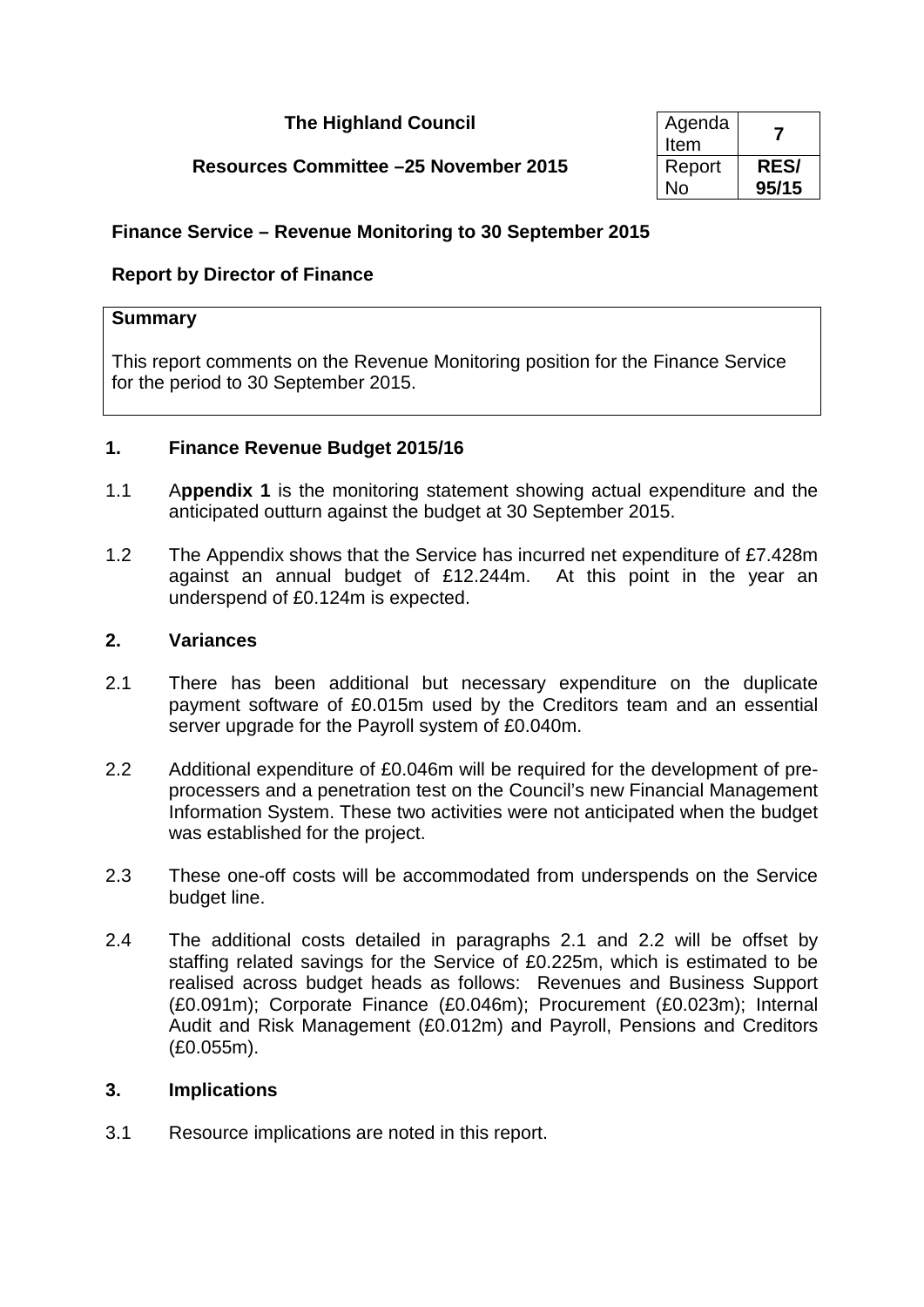- 3.2 The staffing vacancies are significant, but essential to meet budget savings targets for future years. Wherever possible this is being achieved through improved processes that generate efficiency savings.
- 3.3 There are no Legal, Equalities, Climate Change/Carbon Clever, Rural or Risk implications arising as a direct result of this report.

### **Recommendations**

It is recommended that the Committee :

• Agree the monitoring report to the end of September 2015

| Designation:              | Director of Finance            |
|---------------------------|--------------------------------|
| Date:                     | 12 November 2015               |
| Author:                   | Victoria MacDonald, Accountant |
| <b>Background Papers:</b> | <b>None</b>                    |